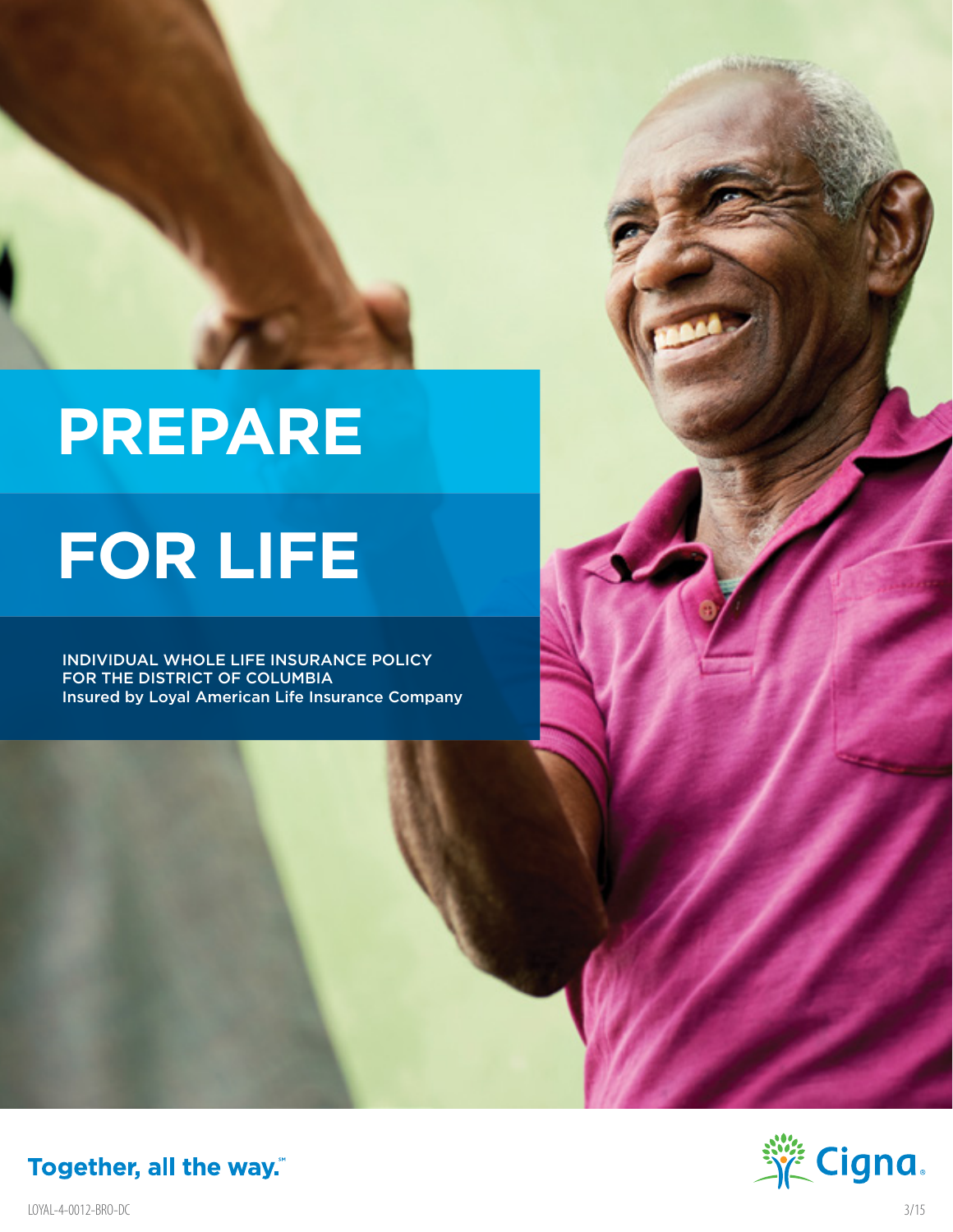## **How it works**

Your health is important to living a full and happy life. So planning for the unexpected should be on your to-do list. That's why we offer solutions to help your loved ones live the life they were meant to.

#### Our Individual Whole Life insurance policy provides:

- **›** Death Benefits from \$2,000 \$25,000
- **›** Both you and your spouse\* may apply
- **>** 5% spousal premium discount<sup>1</sup>
- **›** Issue ages from 50 85
- **›** Premiums will not increase

### Help protect financial interests

You can't predict the future. So, it's good to plan ahead. With our Individual Whole Life insurance policy, through Loyal American Life Insurance Company, you can choose a benefit amount that will help provide a foundation for your family after you're gone.

Our Individual Whole Life policy offers coverage to anyone age 50 through 85 in amounts of \$2,000 to \$25,000. Plus, each policy accumulates a cash value, starting in the third year, that can be accessed by either a policy loan or cash surrender.

#### Uses for the money

- **›** Help pay for funeral expenses
- **›** Help protect your family's financial security
- **›** Donate to charities of your choice
- **›** Help with your grandchild's education

#### What are your financial needs?

| Children                    |               |  |
|-----------------------------|---------------|--|
| College Fund                | $\frac{1}{2}$ |  |
| <b>Trust Fund</b>           | $\frac{1}{2}$ |  |
| Other                       | $\oint$       |  |
| Debt                        |               |  |
| <b>Outstanding Mortgage</b> | $\frac{1}{2}$ |  |
| Outstanding Loans           | $\frac{1}{2}$ |  |
| <b>Medical Bills</b>        | $\frac{1}{2}$ |  |
| Credit Card Debt            | $\frac{1}{2}$ |  |
| Other                       | $\frac{1}{2}$ |  |
| <b>Final Expenses</b>       |               |  |
| <b>Funeral Home</b>         | $\frac{1}{2}$ |  |
| Cemetery                    | $\frac{1}{2}$ |  |
| Casket or Urn               | $\frac{1}{2}$ |  |
| Other                       | $\frac{1}{2}$ |  |
| <b>Total Need</b>           | \$            |  |

1 Only available if both individuals apply at the same time. \*Also a Domestic Partner or Party to a Civil Union.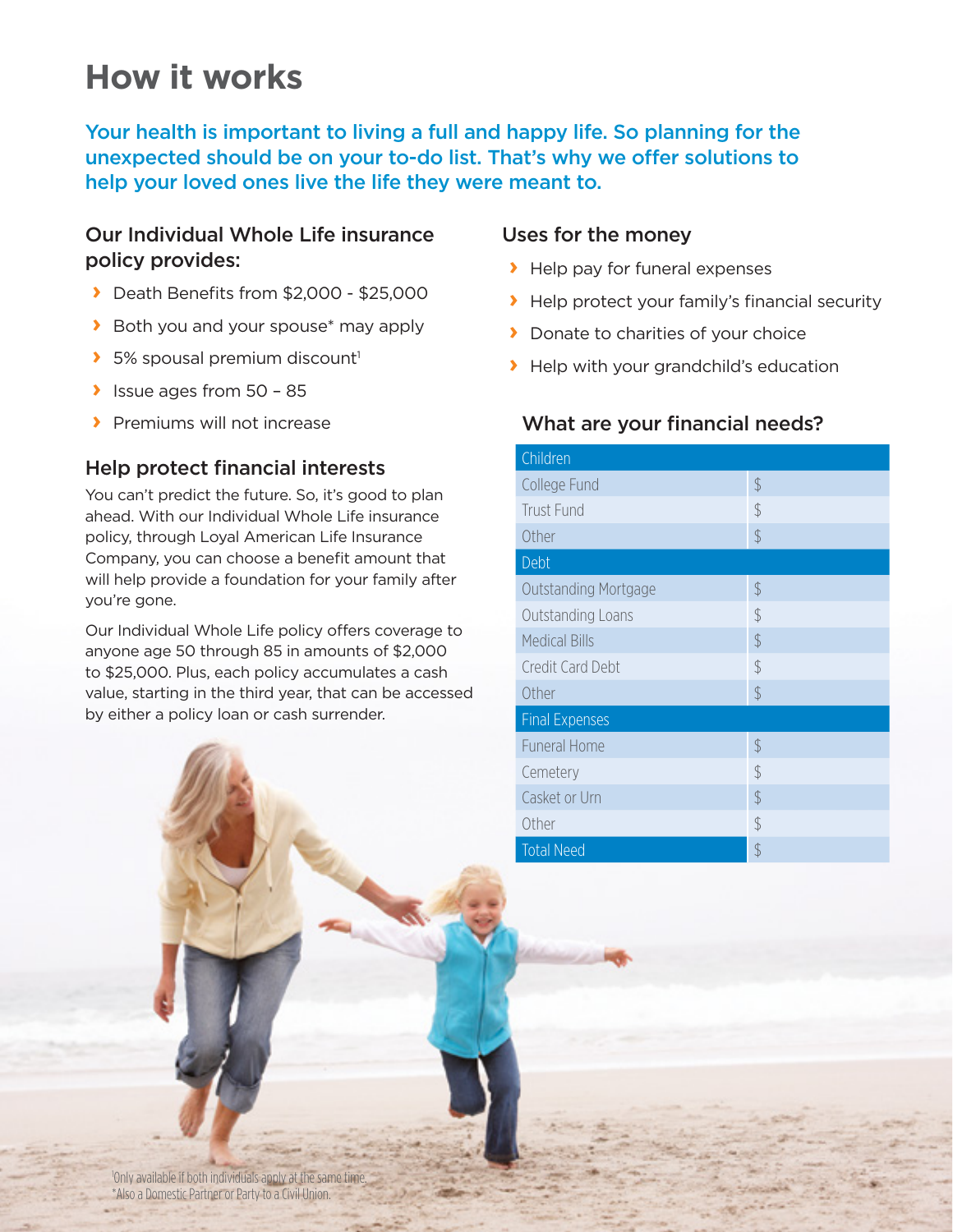## **Benefit plans**

We want you to always be prepared. We offer this protection to help you deal with a wide range of necessities. Our benefit plans can help protect what is most important to you.

#### Level Benefit Plan

We want to ensure that you have meaningful benefits when you need them most. Your Level Benefit Plan will pay the full death benefit amount chosen<sup>2</sup> to your beneficiary upon your death. Our Terminal Illness Accelerated Benefit Rider is automatically included in this plan, at no additional charge, so that if you are diagnosed with a terminal illness, you can have additional funds to help with medical expenses or financial needs.

## Modified Benefit Plan

We know that some people can have a hard time finding life insurance. That is why we have the Modified Benefit Plan for those who do not qualify for coverage under the Level Benefit Plan. This Modified Benefit Plan has adjusted levels of coverage for the first two years of the life of the policy, as shown in the chart below2.

| Loss of life from                                                    | Death Benefit Amount       |
|----------------------------------------------------------------------|----------------------------|
| Accidental death<br>while covered                                    | 100% of benefit            |
| Non-accidental death within<br>first two years of coverage           | 100% of premium paid + 10% |
| Non-accidental death after<br>being covered for two or<br>more years | 100% of benefit            |

### Included Benefits

#### Loan and Cash Value options

Our Individual Whole Life policy begins to accumulate cash value after the third year and continues throughout the life of the policy. The available amount can be accessed through policy loans or cash surrenders<sup>2</sup>

## Terminal Illness Accelerated Benefit Rider

Form #LY-TIABR (Not included or available with the Modified Benefit Plan)

The Level Benefit Plan automatically comes with a Terminal Illness Accelerated Benefit Rider. Should you get diagnosed with a terminal illness, you can request a percentage of the policy's death benefit not to exceed 50% in a lump sum benefit amount prior to death<sup>2</sup>.

## Optional Rider

## Accidental Death Benefit to Age 100 Rider<sup>3</sup>

Form # IY-ADBR DC

An accidental death is something no one wants to think about. We offer our Accidental Death Benefit to Age 100 Rider with death benefit amounts ranging from \$10,000 - \$50,000 if death occurs within 180 days as a direct result of an accidental injury while covered under the policy<sup>2</sup>.

If death from the accidental injury occurs after the rider terminates, this benefit is payable provided the accidental injury was sustained while the rider was in force, and death occurs within 180 days of the  $injury<sup>2</sup>$ .